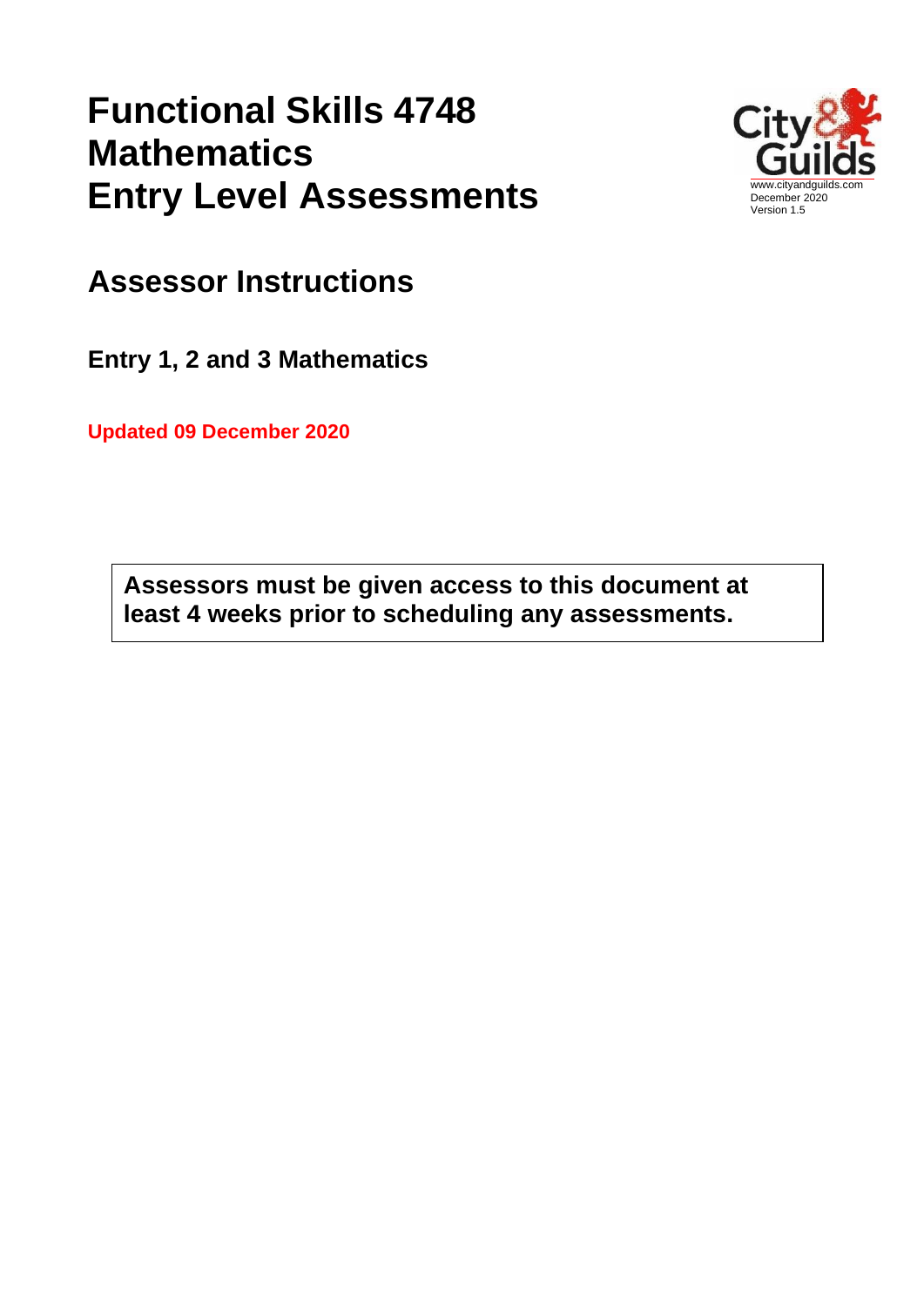## **About this document**

This document provides instructions for centres offering City & Guilds Functional Skills 4748 Mathematics at Entry level. All centre staff conducting assessment must read and be familiar with these instructions at least 4 weeks before any assessment takes place.

All assessment of Functional Skills 4748 Mathematics at Entry level must be conducted in accordance with these instructions. Compliance will be checked through City & Guilds external quality assurance process. Any questions about this document or the assessment should be raised with your City & Guilds EQA before any assessment takes place.

Before each assessment takes place, the assessor must check to ensure they have the most up to date version of this document.

#### **Assessment summary**

There is a single assessment at each of Entry 1, Entry 2 and Entry 3. Each assessment consists of **two sections**: the calculator permitted paper and the non-calculator paper.

The assessments are set by City & Guilds and marked and internally quality assured by the centre. The assessments are subject to City & Guilds external quality assurance processes as detailed in the Qualification Handbook, the City & Guilds Centre Manual and Our Quality Assurance Requirements.

## **Assessment Titles**

Assessors must ensure they refer to the most up to date version of this document before conducting assessments. The list of available assessment titles is given below. This will be regularly updated as new assessment titles are added and this document must be checked to ensure that centres are using the most up-to-date set of titles.

#### **Sample assessments**

- E1 Travel
- E1 Craft Shop
- E1 Party Planning
- E1 At the Bakery
- E2 Holidays
- E2 Garden Centre
- E2 Working in a Charity Shop
- E2 At the Vets
- E3 Furniture Shop
- E3 At the Airport
- E3 On the Farm
- E3 Community Events

#### **Live assessments**

E1 Food and Drink E1 Garage Services E1 Saving and Budgeting E1 Games E1 Photography E1 Ferry Crossing E2 Letters and Parcels E2 Music Festival E2 Information Technology E2 Sport E2 Beauty E2 Vehicle Maintenance E3 Home Improvements E3 Floristry E3 Job Search E3 Hairdressing and Barbering E3 New Kitchen E3 Walking Holiday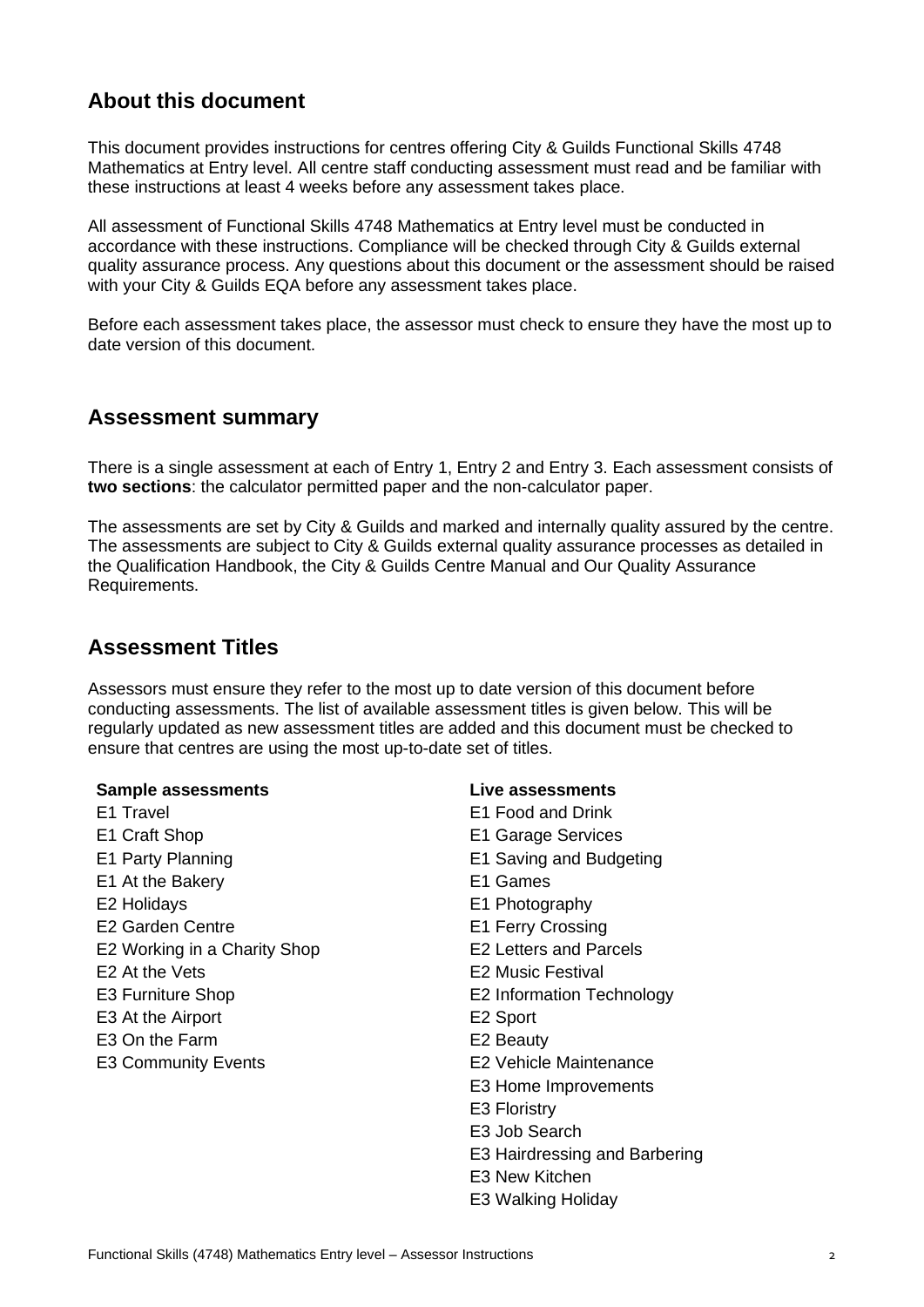Assessments should be downloaded from the City & Guilds website. Live assessments will be password-protected and passwords available on the Walled Garden.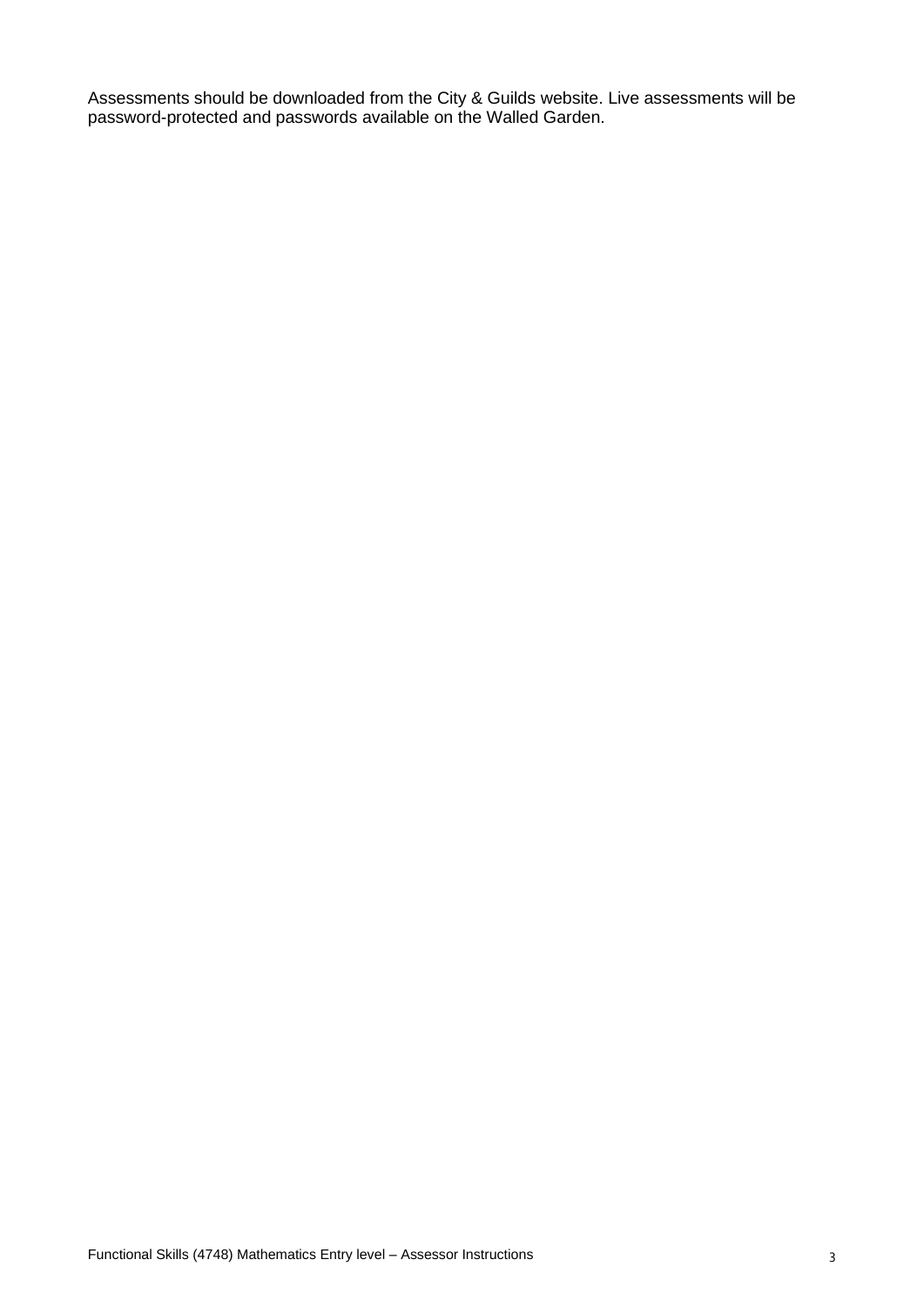## **Calculator / non-calculator sections**

Each assessment title comprises a non-calculator section and a calculator-permitted section. Each section that comprises a title **must** only be taken with the corresponding section that forms that title.

Please see page 8 for instructions on how the available assessment titles should be used when candidates are retaking the assessment.

Centre records of rotation of titles by candidate must be kept. These will be inspected for compliance with these instructions as part of City & Guilds external quality assurance processes.

#### **Time available**

The time allowed to complete each section is shown in the table below.

| Section        | Time available (up to) |  |
|----------------|------------------------|--|
| Non-calculator | 25 minutes             |  |
| Calculator     | 65 minutes             |  |

Candidates may not need the full allocation of time, but at this level there will be occasions where candidates require additional support (eg to support literacy needs, respond orally to questions or to have questions read out). Candidates should work through each assessment at their own pace, demonstrating their achievement without having added time pressure.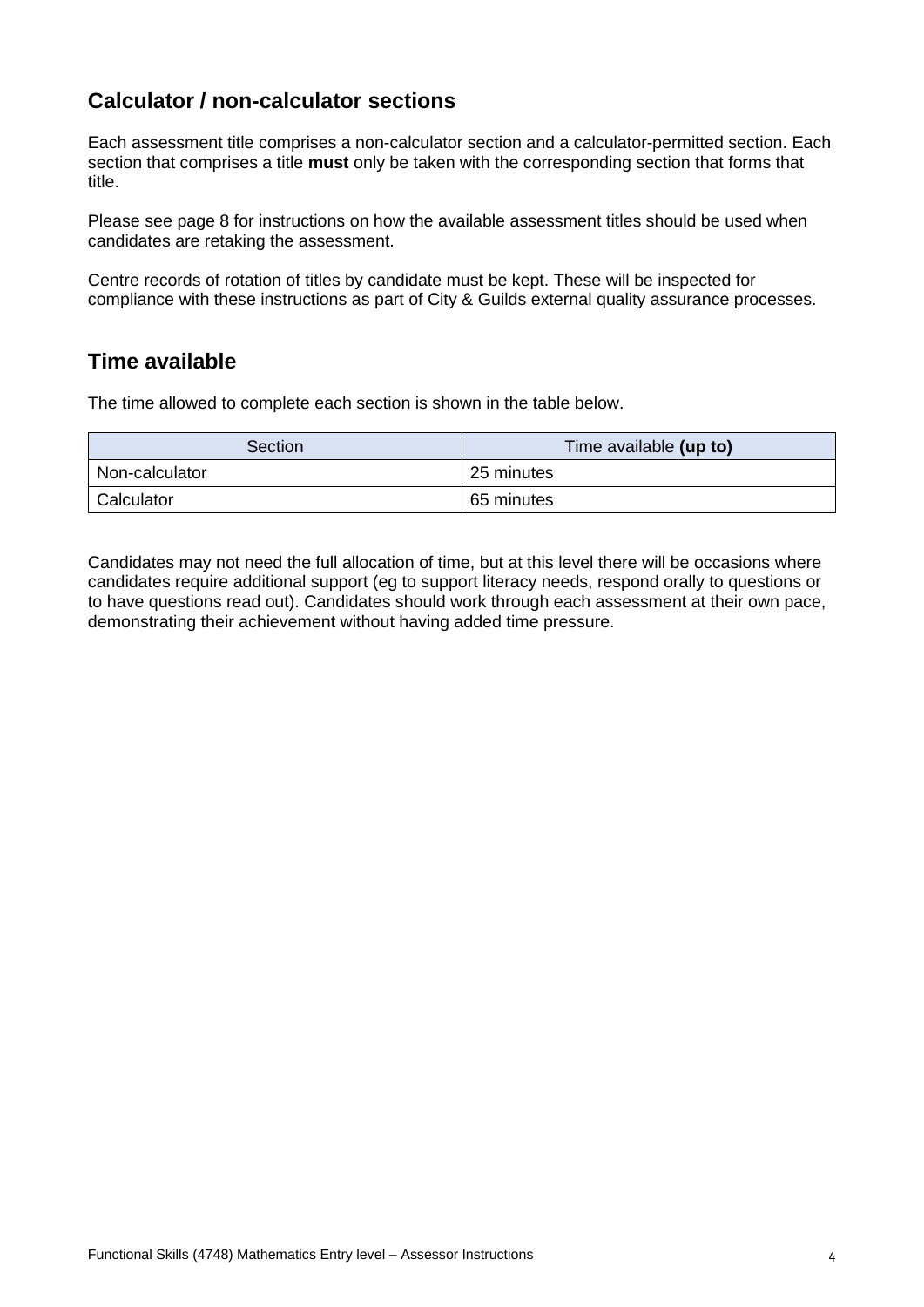## **Administering the assessment**

- Assessors must read this document in conjunction with the following sections from the Functional Skills Entry Level Mathematics (Entry Levels 1 – 3) Qualification Handbook:
	- o Functional skills Subject Content for Entry 1-3 Mathematics Section 5 Assessment
	- o Assessment Specifications for Entry 1-3 Mathematics Section 5 Assessment
- Assessments are summative and must be taken when the candidate is considered by their tutor to have the skills and knowledge necessary to pass.
- Candidates must be supervised **at all times** during the assessment.
- Candidates must not have access to mobile phones or any other unauthorised materials during the assessment.
- Candidates **must not** see either section in advance of sitting it.
- Candidates **must not** take their work away at any point.
- Assessments must be completed in no more than **two** sessions. Sessions **must** be consecutive (with no teaching or preparation between), but need not be the same day. The sections can be completed in either order. Candidates must **not** take part of one section (eg the non-calculator or calculator section) in one session and complete that section at another session. Candidates must **not** take any work away between assessment sessions and assessment materials must be collected in and stored securely between sessions.
- If the assessment is taking place in one session candidates **must not** return to the noncalculator paper once they have access to a calculator.
- All assessments materials issued by City & Guilds remain live at all times. Centres must **not** use any live assessments for practice or teaching and learning purposes.
- The assessor should instruct the candidate(s) to write their answers on the Candidate Paper provided by the centre and to show all their workings **clearly** as they may get some marks for their workings even if their answers are incorrect.
- The assessor may read the instructions and the questions to the candidate. The assessor may explain any of the **words** in the question but **not** the numbers, operators/symbols or source material. This means that

#### Assessors must **NOT**

- **-** read any number given in figures whether in the question stem, source material or question options for multiple choice
- **-** read any operators (eg +, ÷, =) anywhere on the papers
- **-** read any fractions given in figures
- **-** explain any source material

#### Assessors **MAY**

- **-** read words in the paper
- **-** read the units on the answer prompt lines

See **Annex 1** for examples.

• Assessors must **not** answer any questions about how to tackle specific problems.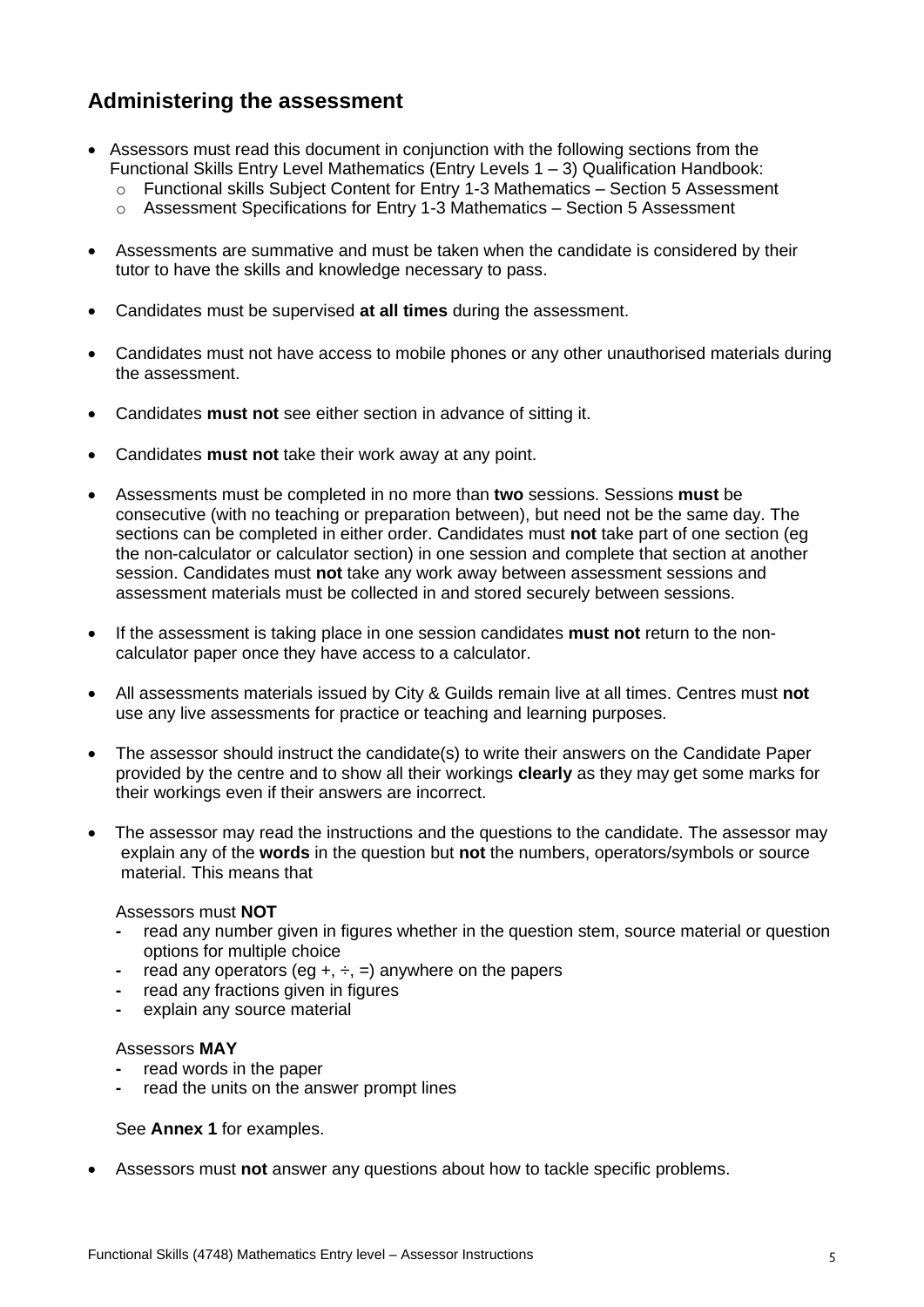- Assessors may prompt the candidate to provide more detailed answers but must not give clues.
- Candidates may give their answers that are not numerical orally, eg the answer to: *Explain why you think your answer is correct.* These responses must be transcribed accurately by the assessor. This means that

Assessors must **NOT** transcribe any response

- **-** where the answer is a number.
- **-** to a question that specifically asks the candidate to *write a number in words*.

#### Assessors **MAY**

**-** write down the candidate's explanations, reasons and descriptions.

See **annex 1** for examples.

- Marks should always be awarded for correct answers whether numbers are written as words or figures, unless otherwise stated by the question paper or mark scheme.
- Assessors must not penalise incorrect spelling.
- At the end of the assessment, all assessment materials must be collected before the candidates leave the room.

#### **Access arrangements**

Support to candidates described by this document is available to all learners. Additionally, access arrangements can be given to individual candidates. Assessors should refer to the Qualification Handbook for more information.

## **Resources required for assessments**

- a pen, pencil and eraser
- a calculator (for Calculator paper **only**)
- a 30cm ruler with millimetres

Where a question includes pictures of coins or notes, assessors may provide real coins or notes as long as exactly the same combination is provided as given by the question. Where a question has a picture of a clock a real clock may be used as long as the time is set exactly as in the question.

## **Supervision**

All assessments require continuous supervision by the Assessor or another responsible and suitably qualified adult and should take place under the candidate's normal working conditions (as opposed to a formal examination setting).

Where both papers are completed in one session:

- Candidates should complete the non-calculator section first.
- The assessor should collect in the non-calculator paper, then hand out the calculator paper.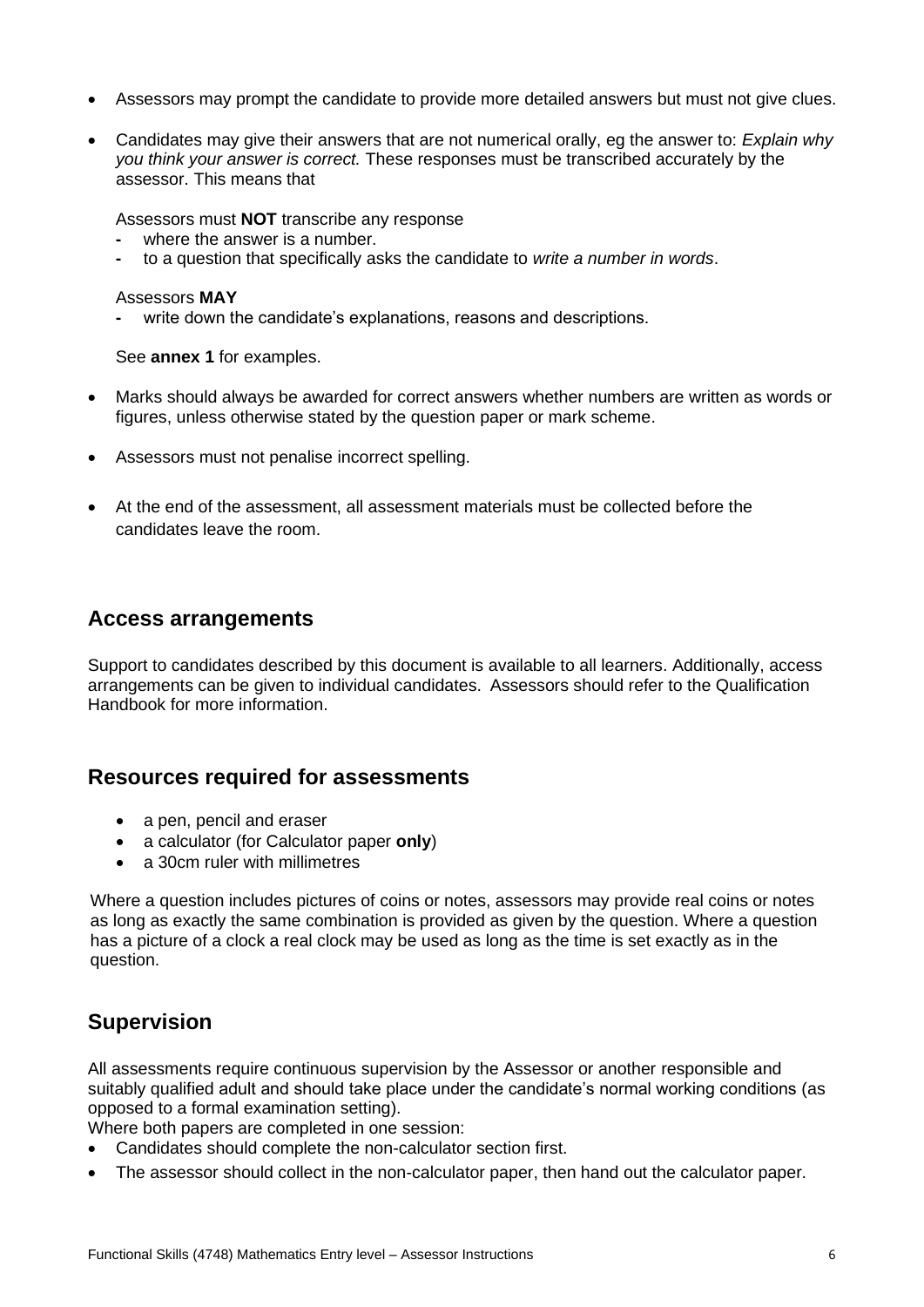- Centres can choose one of two following methods to ensure candidates do not have access to calculators during the non-calculator paper:
	- o candidates can place their calculators on the floor under their desk; or
	- $\circ$  the assessor can hand out calculators when collecting the non-calculator paper.
- At the end of the assessment, the calculator paper must be collected before the candidates leave the room.

## **Storing assessment materials**

All entry level assessment materials remain live at all times and **must** be kept secure. Centres must meet the following requirements:

- Live assessments are printed from the City & Guilds website, centres must do this **no more than one week** before the assessment is due to take place.
- Centres **must** restrict access to live assessment materials to only those responsible for administrating or assessing Entry Level Functional Skills Mathematics, such as assessors, internal quality assurers, exams officers and other staff responsible for administering the assessment. Other members of staff **must not** have access to live assessment materials.
- Assessors **must** keep live assessment materials secure and confidential at all times whilst in their possession.
- Candidates **must not** be allowed to retain any live assessment materials. They may be shown their work as part of feedback from their assessor, but must not keep or copy this. It is not acceptable for assessors to share a candidate's work with other candidates.
- The Mark scheme/Assessment Record must be kept securely in the centre for three years. The Candidate Paper must be kept securely in the centre until the next External Quality Assurance (EQA) activity and the certificate has been received, after which point it can be securely destroyed. Some centres may find it useful to keep the Candidate Paper together with the Mark Schemes/Assessor Record for the full three years for audit purposes.
- City & Guilds **must** be informed immediately if the security of any live assessment materials is put at risk.

Centres **must** be able to demonstrate and account for the secure movement and secure storage of live assessment materials at all times. Live assessment materials **must** be stored securely and centres **must** keep records of who has access to live assessment materials. Live assessment materials should be stored in the centre's secure storage facility for exam materials. Where this is not possible, live assessment materials **must** be stored in a strong safe or security cabinet or metal cabinet with locking bar.

Centres will need to demonstrate how they are meet all of the requirements listed above as part of qualification approval and any external quality assurance activity.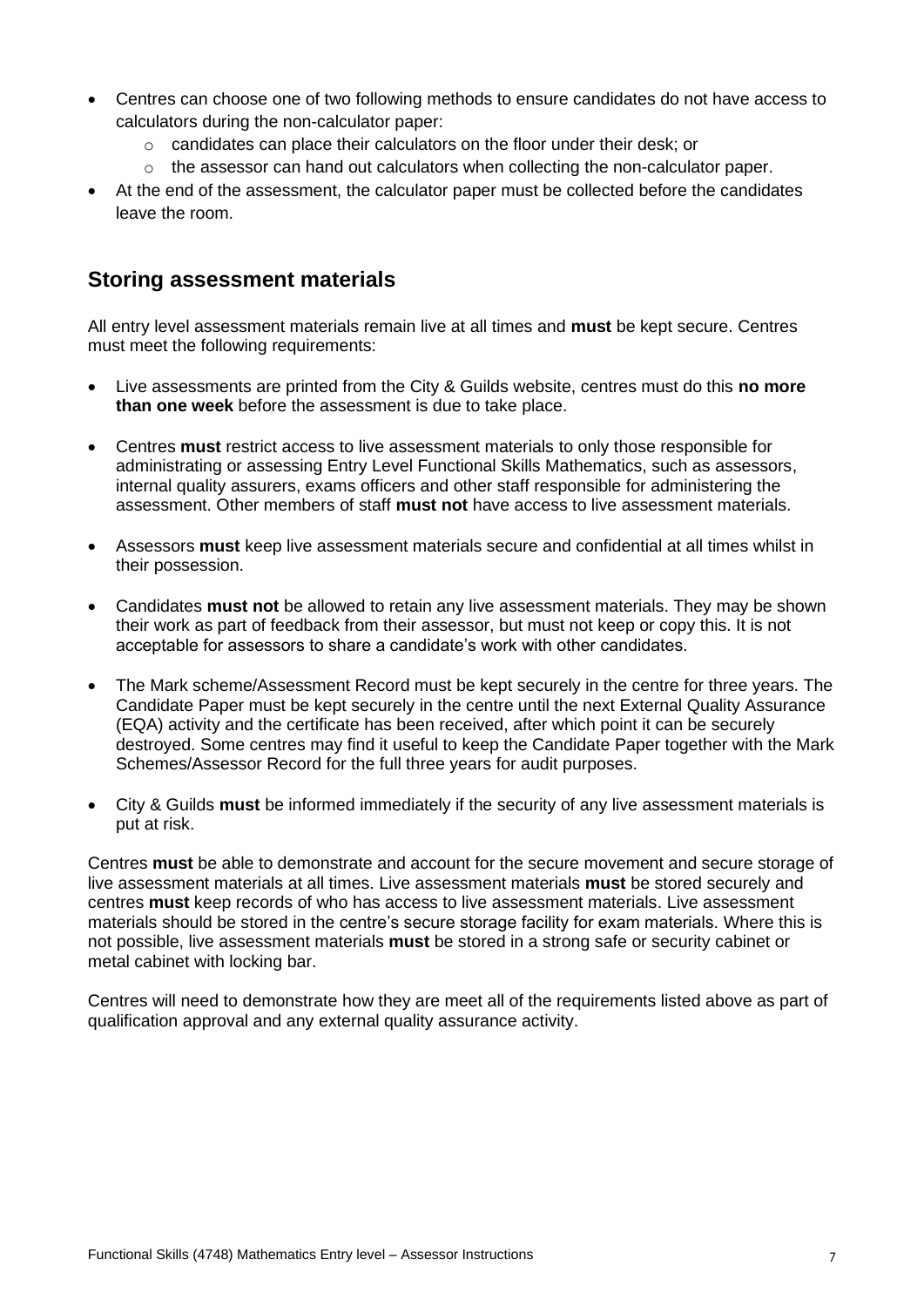## **Vocabulary needed for the assessments**

**Annex 1** provides examples of questions from the sample assessments indicating words that may/may not be read out to candidates/answered orally.

**Annex 2** lists general vocabulary that candidates will need to be familiarised with and understand in order to complete the assessment. Centres should ensure that these are shared and discussed with candidates before the assessment is attempted but clarification of these words can also be given by the assessor during the assessment, as required.

**Annex 3** lists words used in each assessment version that will need to be understood by the candidate in taking the assessment. Centres should ensure that these are shared and discussed with candidates before the assessment is attempted but clarification of these words can also be given by the assessor during the assessment, as required.

## **Mark schemes**

The assessor must mark the Candidate Paper using the mark scheme provided.

Before any assessment version is attempted, all assessors for Functional Skills Mathematics at that level must review and discuss the mark scheme to ensure that all are interpreting this consistently. Any queries about interpretation of a mark scheme must be raised and resolved with the centre's EQA before any assessment takes place.

Accurate and consistent interpretation of mark schemes will be checked as part of City & Guilds' external quality assurance process. Inaccurate or inconsistent interpretation or application of the mark scheme may result in assessments being re-marked and candidate's result being changed.

## **Pass marks**

The pass mark for the assessment will be indicated clearly on the mark scheme for that assessment. Pass marks are set by City & Guilds. The pass marks may differ between assessment versions. This is to ensure that each version makes equal demands on candidates and is to take account for any minor variation between the demand of each version.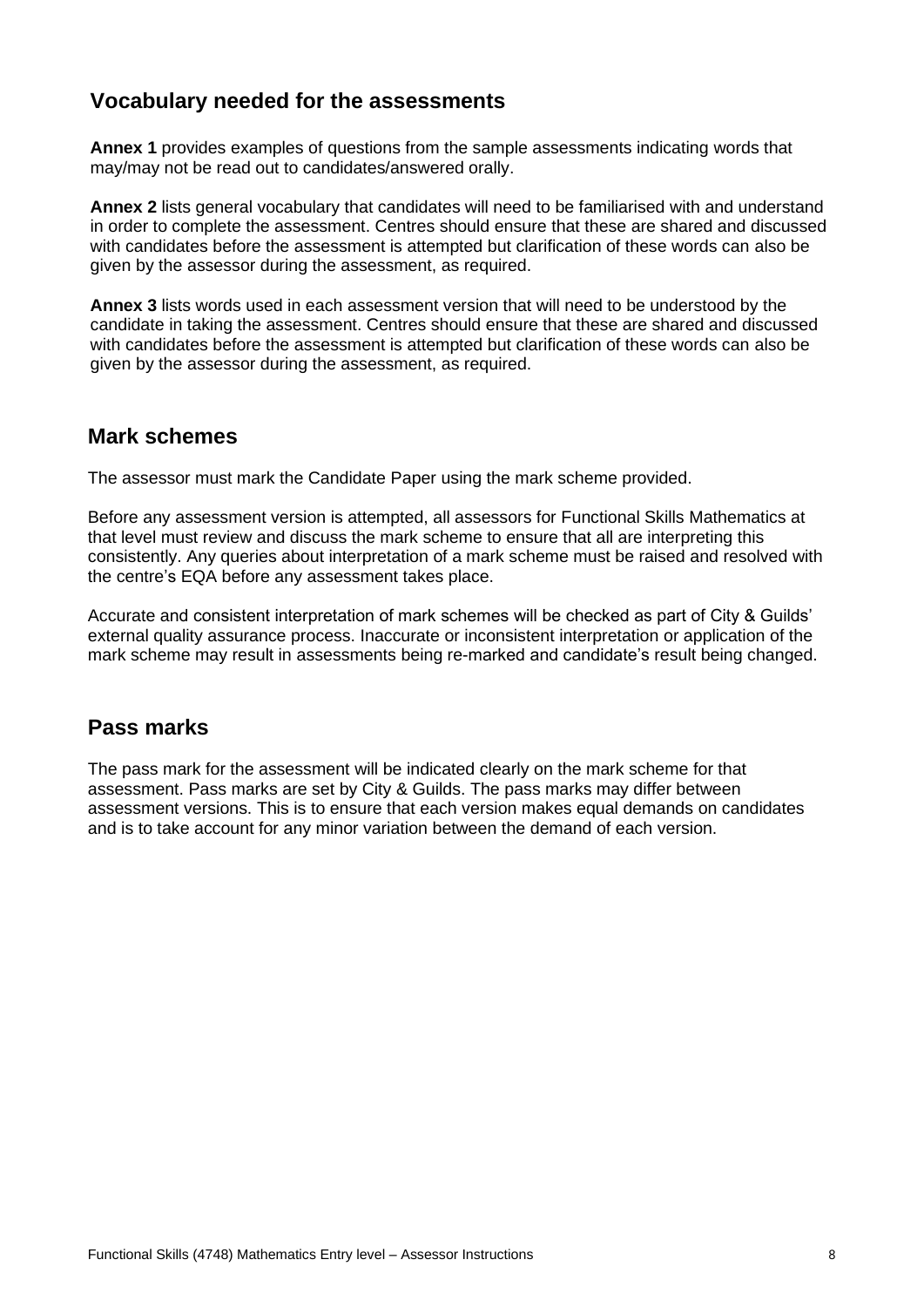## **Re-sitting the assessments**

Centres must keep a record, which can be made available for inspection, showing each assessment title attempted by each candidate.

If a candidate fails the assessment, they may re-sit the assessment but the centre **must** select a different title from the live assessment bank.

City & Guilds will regularly add to and rotate the number of assessment titles available. Centres must ensure that all candidates are sufficiently prepared and ready to take an assessment before they do so. For this reason, in most circumstances, we would not expect the number of resits required by an individual candidate in a given period to exceed the number of different assessment titles available during that period. In exceptional circumstances, we accept that it may be necessary for a candidate to take an additional resit when they have already taken all available titles. In this event, then the candidate can retake a previously attempted title and the centre should select the title first attempted by the candidate. As we add to and rotate the bank of available titles, the need for any candidate to retake a previously-sat title may become less likely depending on the order in which they were taken. We will therefore, keep this instruction under review and notify centres of any changes to it. Usage of the bank of assessments by centres will be checked by the EQA during External Quality Assurance activities and this may be followed up where it is found that centres may be entering candidates for assessment before they are ready.

At any time, any newly available title should be prioritised above a candidate retaking a previously attempted assessment.

When re-sitting assessment, candidates **must** re-sit **both** the calculator and the non-calculator section using a different assessment title. Centres **cannot** 'bank' a candidate's score for either section (calculator / non-calculator) and**:**

- add this to their score for the other section from another assessment title, or
- allow the candidate to retake the corresponding section of the same title and add the two scores together.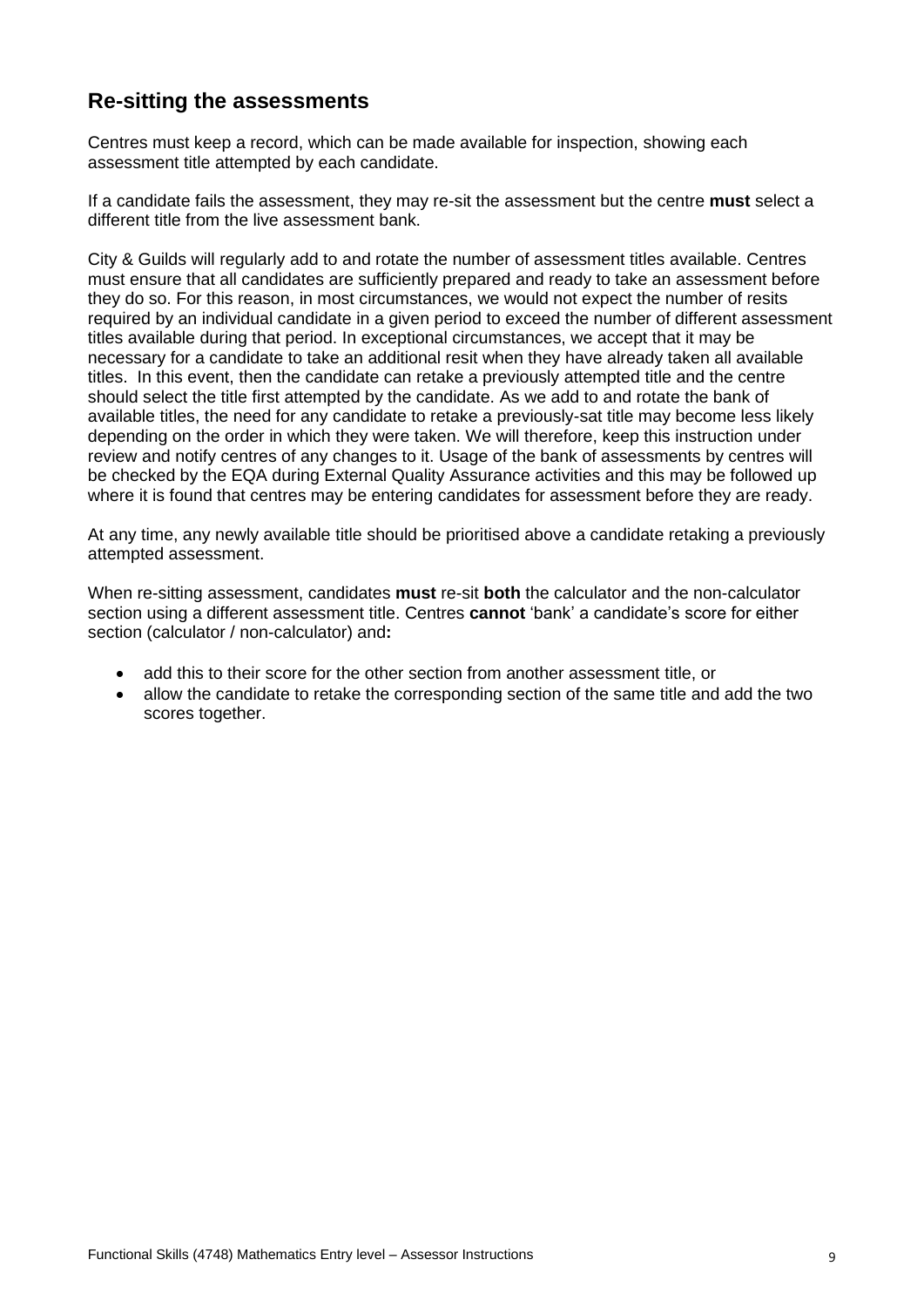## **Annex 1**

## **Examples**

**Q1.** What is **£244.75** rounded to the nearest pound?

The assessor can read all of the words but cannot read any number given in figures so must point to £244.75 and say 'that amount'

ie Assessor says, 'What is that amount [points to £244.75] rounded to the nearest pound?'

**Q2.** A passenger wants to take these things on a plane.



The assessor can read all of the words but cannot read any number given in figures so must point to the source material and point to 100ml and say 'that amount'

ie Assessor says 'A passenger wants to take these things on a plane. [points to source material] Tick all of the things that are less than that amount [points to 100ml].'

- 
- **Q3.** How many hours are in one day?

The assessor may read the whole question including 'one' because the number is in words not figures.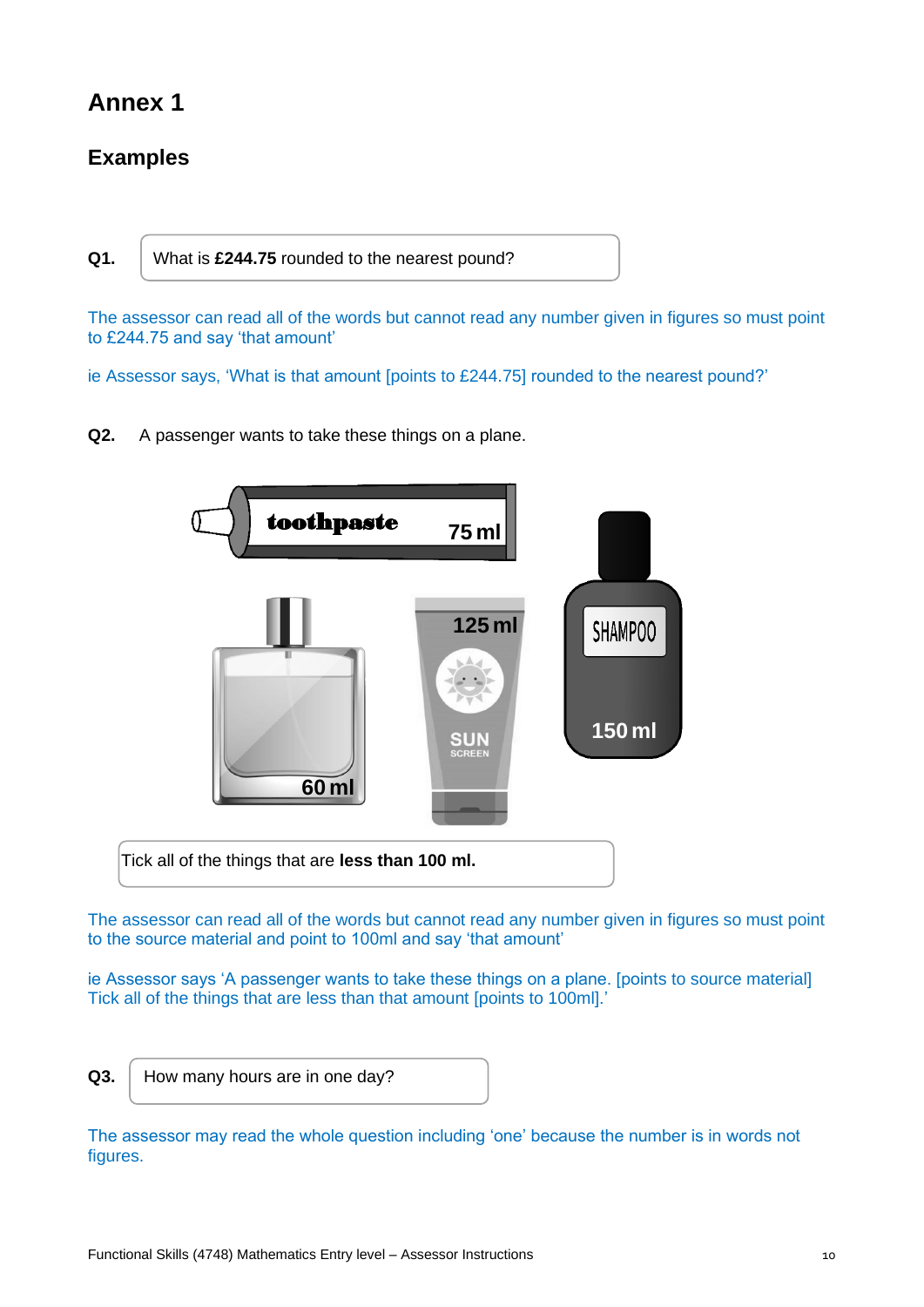- **Q4.** A flight leaves from Gate 5 at quarter to twelve.
- **a.** Tick the clock that shows **quarter to twelve**.



This sign shows the Gates at the airport.



**b.** Put a cross (X) on the sign to show where **Gate 5** is.

The assessor cannot read any number given in figures so may **not** read '5' or the numbers on the graphics (and must not explain where the hands point to on the clocks) but may read the numbers in words because the number is in words not figures.

ie Assessor says 'A flight leaves from this Gate number [points to 5] at quarter to twelve. Tick the clock that shows quarter to twelve. This sign shows the Gates at the airport. Put a cross on the sign to show where that gate [points to 5] is.'

Functional Skills (4748) Mathematics Entry level – Assessor Instructions 11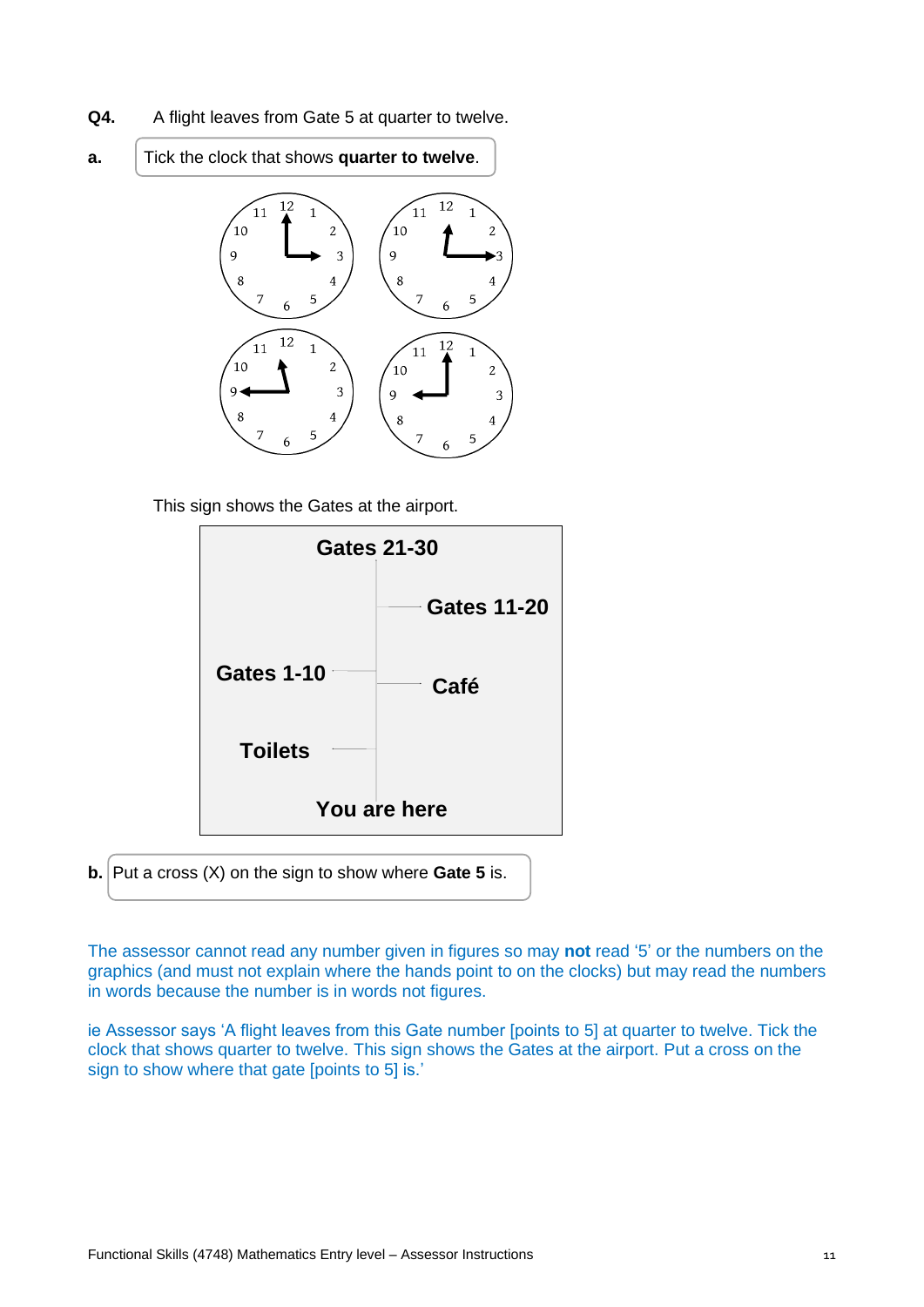**Q5.** A supervisor says there are 31 passengers waiting at the check-in desks.

At Desk A there are 12 passengers

At Desk B there are 19 passengers

**a.** Round the number of passengers at each desk to the **nearest ten**  and use them to check if the supervisor is right.

Think about your answer.

**b.** Write down why you think the supervisor is correct.

The assessor cannot read any number given in figures so may not read the numbers of passengers (ie 31, 12, 19) , but may read the number in words (ie to the nearest ten).

ie Assessor says 'A supervisor says there that many [points to 31] passengers waiting at the check-in desks. At Desk A there are that many [points to 12] , at Desk B there are that many [points 19] passengers.

Round the number of passengers at each desk to the nearest ten and use them to check if the supervisor is right.'

The assessor can read out the next part of the question as it is all in words. ie 'Think about your answer. Tell me why you think the supervisor is correct.'

The candidate may answer this orally as it is an explanation rather than a figure.

Assessor writes exactly what the candidate says.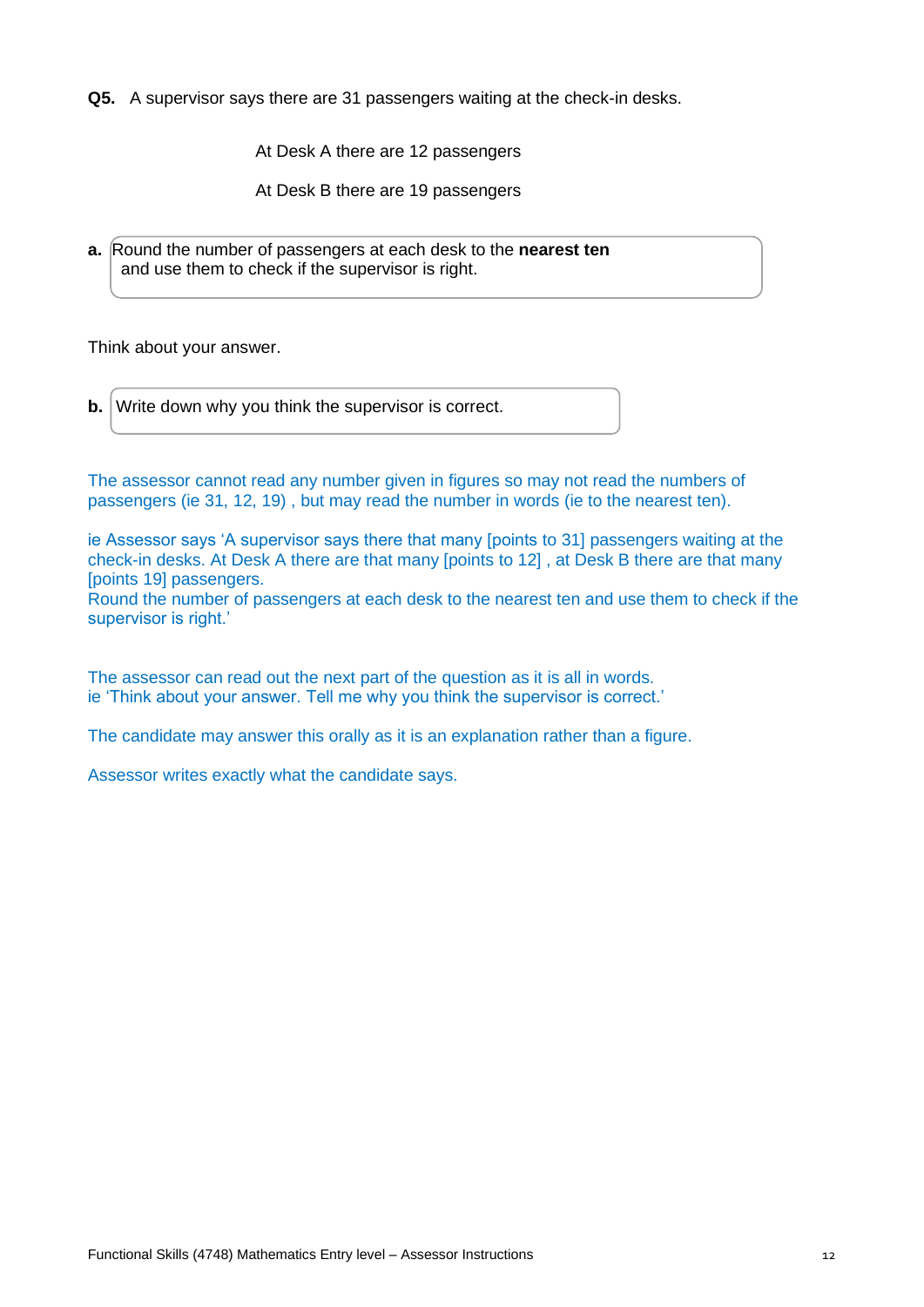## **Annex 2**

#### **General terms/phrases**

To help assessors prepare, there follows lists of general terms/phrases found in many of the assessments and lists with terms/phrases included in particular assessment titles.

| Entry 1                  | Entry 2                       | Entry 3                |
|--------------------------|-------------------------------|------------------------|
| total marks              | As Entry 1, plus              | As Entry 1 and 2, plus |
| choose                   |                               |                        |
| compare                  | special offer                 | items                  |
| describe                 | calendar                      | estimate               |
| explain                  | temperature                   | compare                |
| tick                     | check                         | difference             |
| sentence<br>includes     | maximum<br>minimum            | popular                |
| price                    | measurement                   | complete               |
| amount                   | diagram                       | clockwise              |
| expensive                | survey                        | frequency              |
| altogether               | Show/include the remainder in | voucher                |
| answer                   | your answer                   | approximation          |
| correct                  | Give a reason                 |                        |
| woman                    |                               | manager                |
| because                  |                               |                        |
| Put units on your answer |                               |                        |
| Show your working out    |                               |                        |
|                          |                               |                        |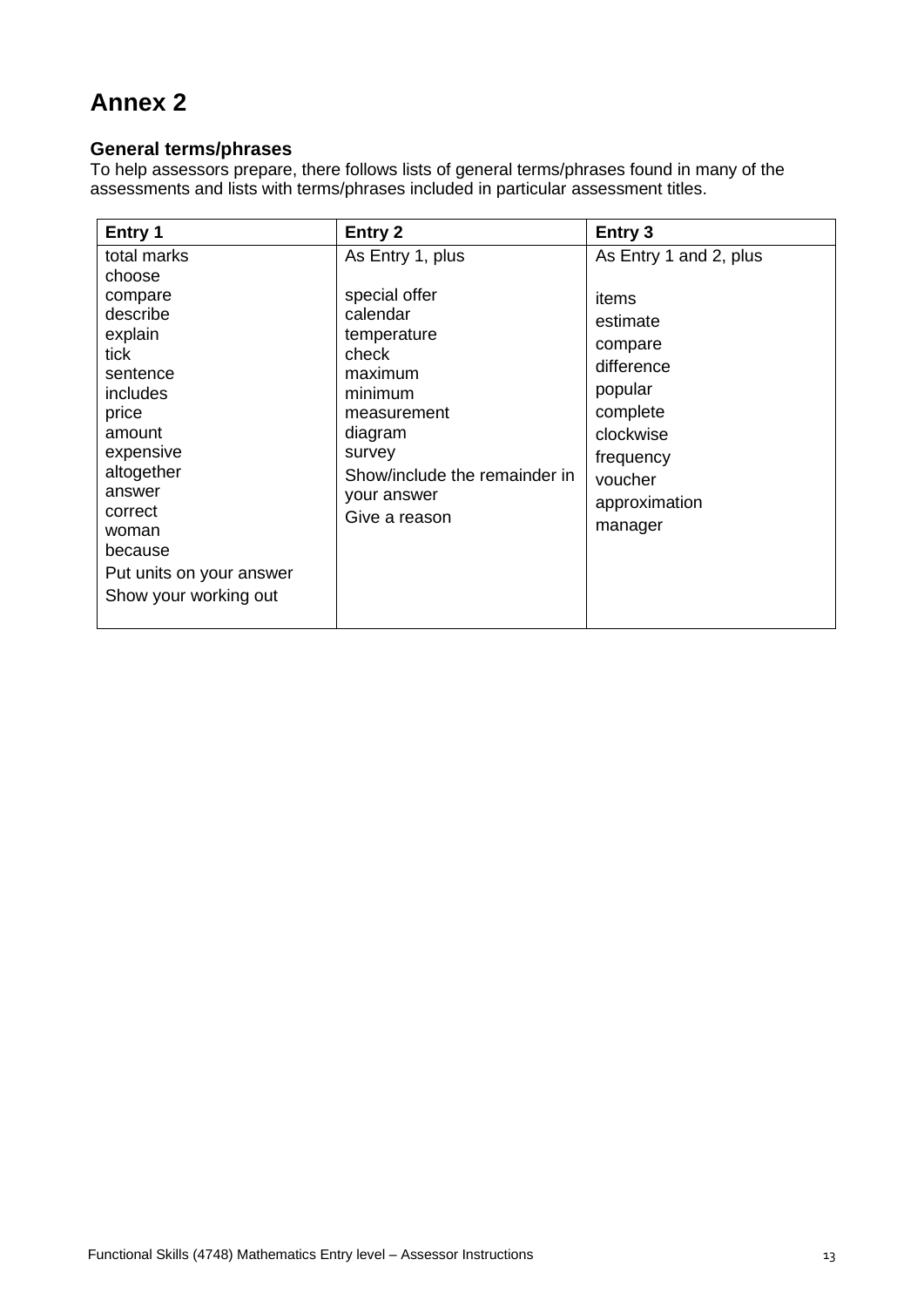## **Annex 3**

## **Vocabulary for individual assessments**

Candidates need to understand the following terms/phrases found in the assessment they will sit.

## **Entry 1**

## **Entry 1 Sample - Travel**

#### **Vocabulary**

| train fare  | shoe shop   | airport         | toilets |
|-------------|-------------|-----------------|---------|
| bus ticket  | post office | level           | lift    |
| bus station | zone        | flight arrivals | buttons |
| timetable   | blue        | check in        | garage  |

#### **Entry 1 Sample - Craft Shop**

#### **Vocabulary**

| craft shop     | watch         | owner         |
|----------------|---------------|---------------|
| jug            | model animals | empty         |
| delivery       | owl           | yesterday     |
| wooden         | horse         | gift box      |
| duck           | picture       | keep a record |
| height         | display       | mug           |
| gift tag       | paint         | bowl          |
| wrapping paper | plate         |               |
| sign           |               |               |

#### **Entry 1 Sample - Party Planning**

| party bags    | mains      | chef           | Leisure centre |
|---------------|------------|----------------|----------------|
| birthday cake | dessert    | waiter         |                |
| party planner | vegetarian | place settings |                |

### **Entry 1 Sample - At the Bakery**

| bakery   | assistant | candles               | cherry |
|----------|-----------|-----------------------|--------|
| cheapest | cupcake   | biscuit               | loaves |
| customer | display   | cutter (for biscuits) |        |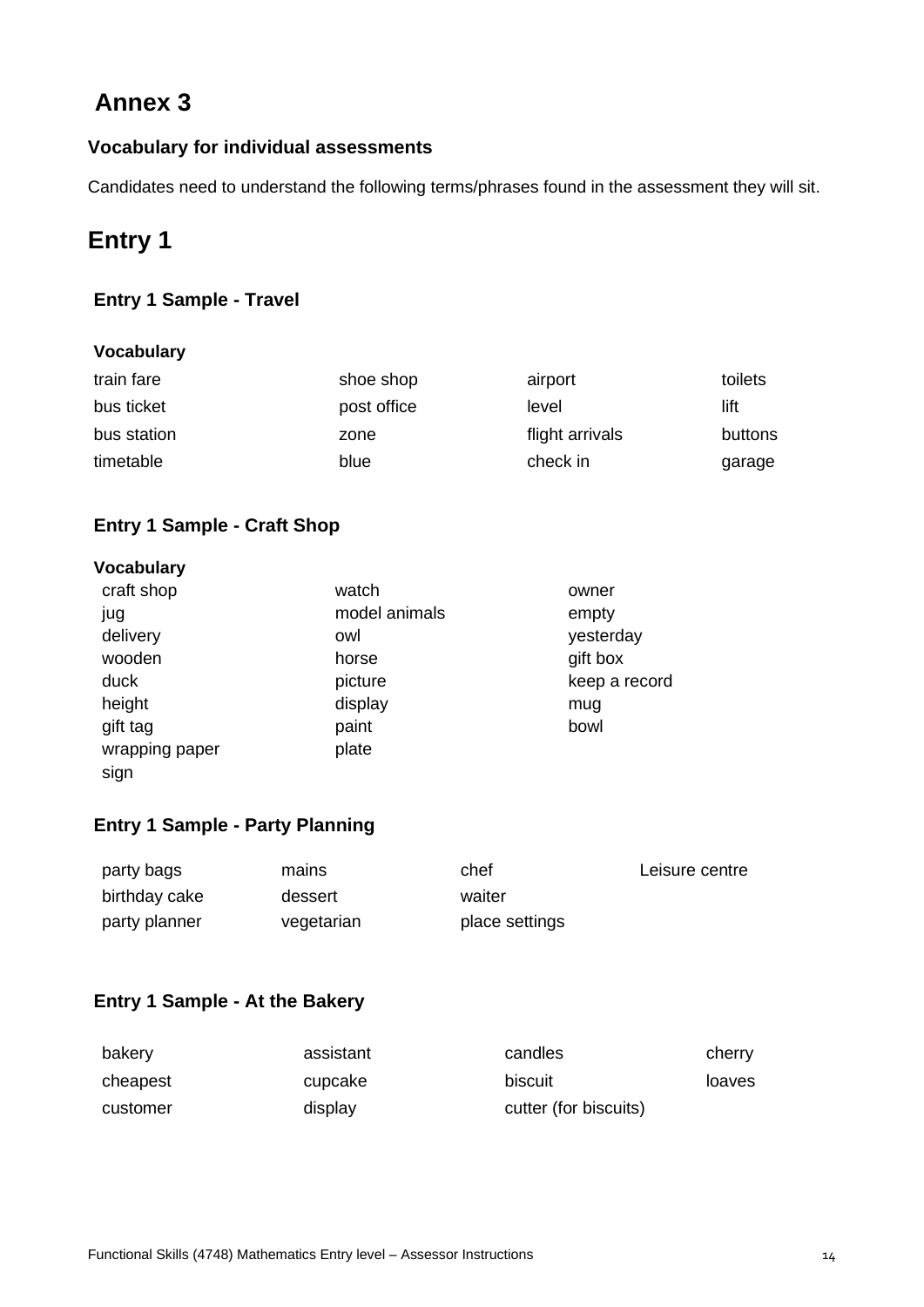#### **Entry 1 Live Assessment - Food and Drink**

| <b>Vocabulary</b> |           |               |             |
|-------------------|-----------|---------------|-------------|
| waitress          | drink(s)  | eggs          | crisps      |
| food              | tin(s)    | packet(s)     | popcorn     |
| loaf              | tomatoes  | farm          | sausages    |
| beans             | assistant | shelf/shelves | note/notice |
| bill              | shop      | scoop         | supervisor  |
| clock             | empty     | biscuits      | customer    |
| sauce             | label     | orange        | chocolates  |
| bottle(s)         | ice cream | cola          | carton      |

#### **Entry 1 Live Assessment - Garage Services**

#### **Vocabulary**

| stock list                          | voucher           | payments        | hire     |
|-------------------------------------|-------------------|-----------------|----------|
| polish                              | showroom          | garage          | minibus  |
| shampoo                             | display           | <b>MOT</b> test | petrol   |
| buckets                             | windscreen wipers | repair          | services |
| sponges                             | lorries           | oil change      | mechanic |
| buttons (as in buttons to<br>press) |                   |                 |          |

#### **Entry 1 Live Assessment - Saving and Budgeting**

#### **Vocabulary**

savings account

#### **Entry 1 Live Assessment - Games**

| <b>Vocabulary</b> |        |              |          |      |
|-------------------|--------|--------------|----------|------|
| matching          | board  | instructions | dominoes | dice |
| counter           | travel | Scrabble     | tiles    |      |

#### **Entry 1 Live Assessment - Photography**

#### **Vocabulary**

Photo kiosk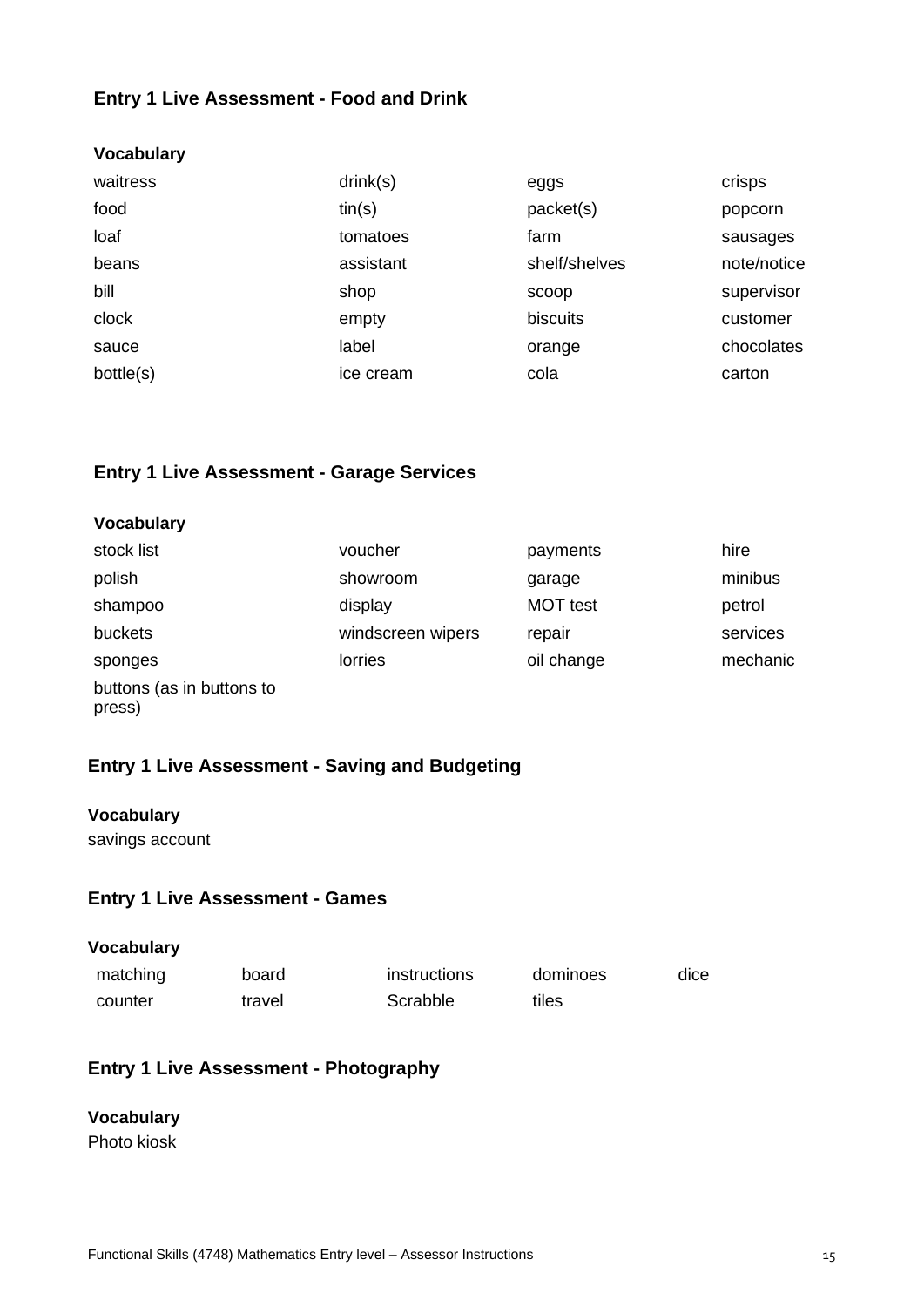## **Entry 1 Live Assessment – Ferry Crossing**

| <b>Vocabulary</b>                               |                  |                  |                   |           |               |            |
|-------------------------------------------------|------------------|------------------|-------------------|-----------|---------------|------------|
| travel voucher                                  | check-in         |                  | lane              | deck      |               | lounge     |
| <b>Entry 2</b>                                  |                  |                  |                   |           |               |            |
| <b>Entry 2 Sample - Holidays</b>                |                  |                  |                   |           |               |            |
| <b>Vocabulary</b>                               |                  |                  |                   |           |               |            |
| flight delay                                    |                  | liquids          |                   | different |               | sign       |
| airport                                         |                  | pastes           |                   | suitcase  |               | supervisor |
| passenger                                       |                  | weather forecast |                   | gate      |               |            |
| <b>Entry 2 Sample - Garden Centre</b>           |                  |                  |                   |           |               |            |
| <b>Vocabulary</b>                               |                  |                  |                   |           |               |            |
| trainee                                         | dried herbs      |                  | file the invoices |           | wooden post   |            |
| flower pot                                      | seed tray        |                  | shelf             |           | work shift    |            |
| mint plant/sage plant/rosemary plant/rose plant |                  |                  |                   |           | greenhouse    |            |
| altogether                                      | a flower planter |                  | compost           |           | bonus payment |            |
|                                                 |                  |                  |                   |           |               |            |

## **Entry 2 Sample - Working in a Charity Shop**

## **Vocabulary**

| donate      | interview | change         |
|-------------|-----------|----------------|
| recycling   | route     | Correct change |
| volunteer   | website   | till           |
| temperature | items     | vase           |

## **Entry 2 Sample – At the Vets**

#### **Vocabulary**

| vets                                     | treatment/treated (at<br>the vets) | (vet's) fees           | healthy              |
|------------------------------------------|------------------------------------|------------------------|----------------------|
| tablet (medicine) and<br>worming tablets | (animal) cage                      | bone treats (for dogs) | syringe (for medicir |
| puppy/puppies                            | receptionist                       | rabbit                 |                      |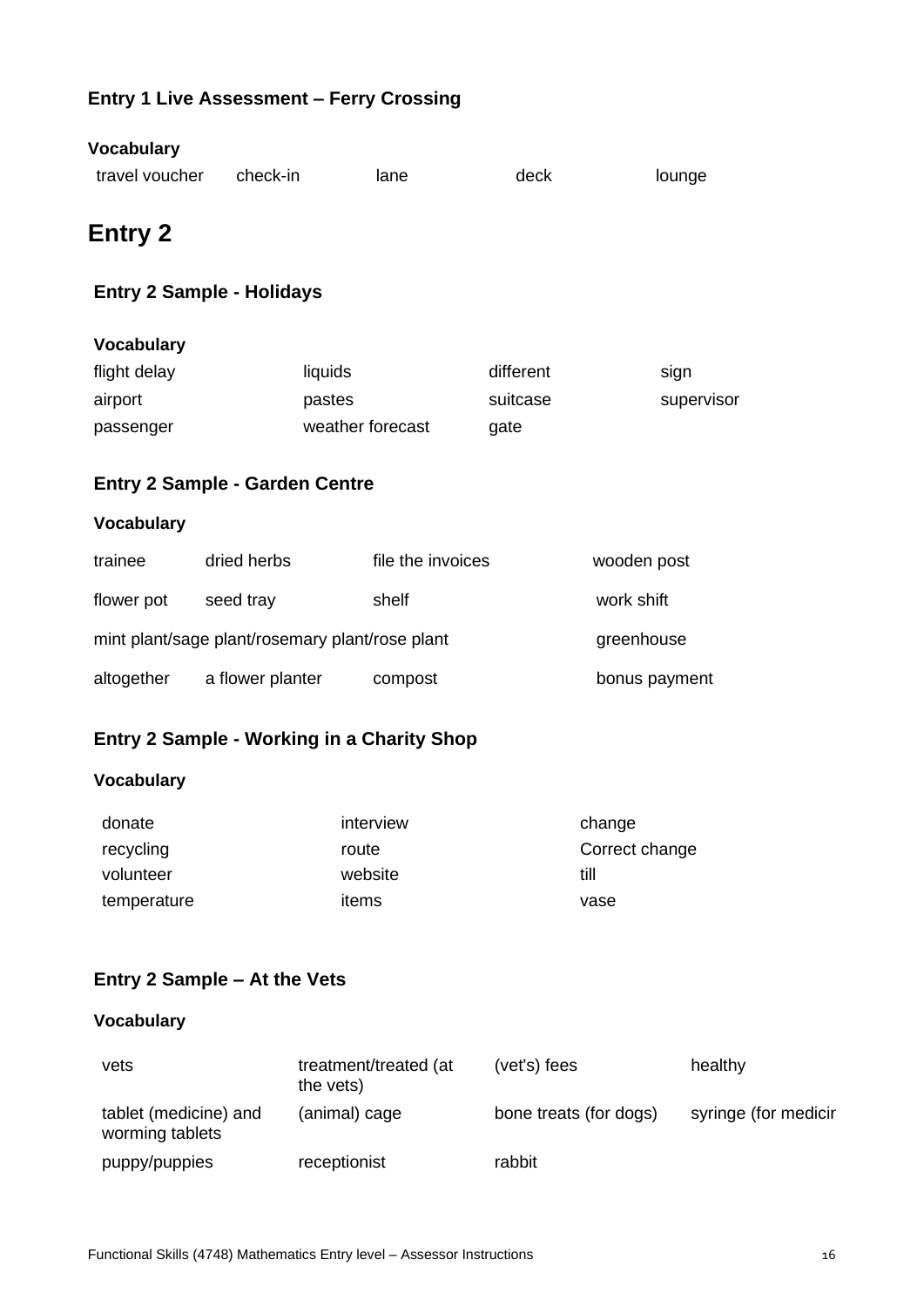## **Entry 2 Live Assessment - Letters and Parcels**

| <b>Vocabulary</b> |            |          |             |
|-------------------|------------|----------|-------------|
| hottest           | key ring   | amounts  | post office |
| stickers          | trainee    | envelope | Leeds       |
| supervisor        | gift(s)    | deliver  | voucher     |
| postman           | scales     | mirror   | information |
| parcel(s)         | water      | customer | letter(s)   |
| friend            | debit card | note     | torch       |
| record            | stamp(s)   | notepad  | post room   |
| phone case        | pen        | notebook | purse       |
|                   |            |          |             |

#### **Entry 2 Live Assessment - Music Festival**

| <b>Vocabulary</b>                                       |             |                 |                 |                 |
|---------------------------------------------------------|-------------|-----------------|-----------------|-----------------|
| weather                                                 | forecast    | cool box        |                 | star rating     |
| boot (as in boot of a car)                              |             | sunscreen       |                 |                 |
| <b>Entry 2 Live Assessment - Information Technology</b> |             |                 |                 |                 |
| <b>Vocabulary</b>                                       |             |                 |                 |                 |
| indicator board                                         | digital     | journey planner |                 | ticket type     |
| <b>Entry 2 Live Assessment - Sport</b>                  |             |                 |                 |                 |
| <b>Vocabulary</b><br>supporters                         | caterer     | dartboard       | cabinet         | tournament      |
| <b>Entry 2 Live Assessment - Beauty</b>                 |             |                 |                 |                 |
| <b>Vocabulary</b><br>Beauty therapist manicure          |             | pedicure        | facial          |                 |
| <b>Entry 2 Live Assessment - Vehicle Maintenance</b>    |             |                 |                 |                 |
| <b>Vocabulary</b>                                       |             |                 |                 |                 |
| breakdown cover                                         | brake fluid |                 | pressure washer | mobile mechanic |

air pressure syringe service and MOT fuel gauge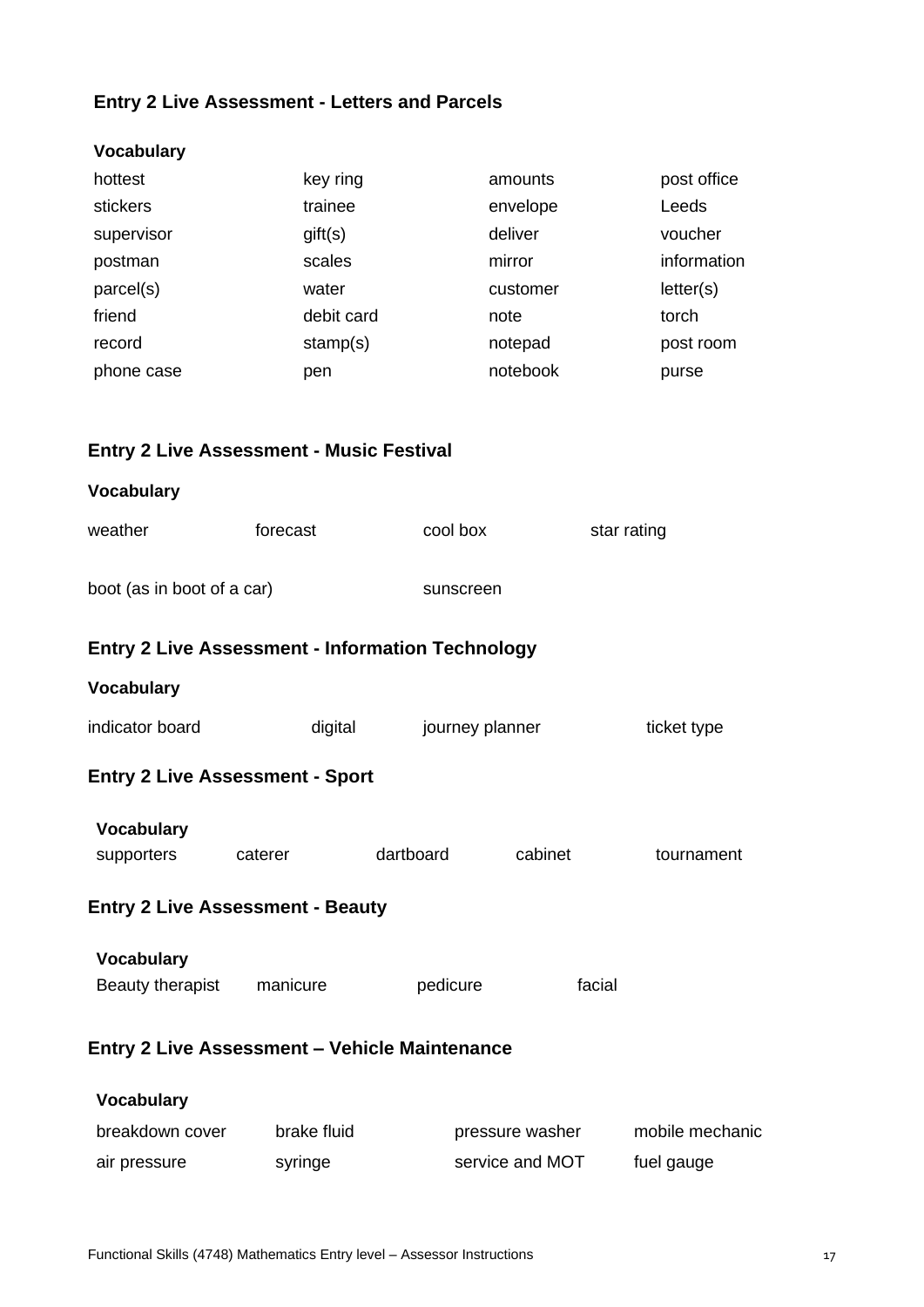## **Entry 3**

## **Entry 3 Sample - Furniture shop**

#### **Vocabulary**

| medicine             | customer | wardrobe   | manager  |
|----------------------|----------|------------|----------|
| delivery driver      | voucher  | model      | café     |
| delivering/delivered | cash     | collect    | sandwich |
| furniture            | sofa     | supervisor |          |

#### **Entry 3 Sample - At the Airport**

#### **Vocabulary**

| airport           | departures  | holiday maker          | on board            |            |
|-------------------|-------------|------------------------|---------------------|------------|
| waist             | ticket      | hand luggage           | (to buy in) advance |            |
| a luggage company |             | due to land            | delayed             |            |
| duty free         | biscuit box | satisfaction/satisfied | currently           | food order |

#### **Entry 3 Sample - On the Farm**

#### **Vocabulary**

| measuring instruments | dairy cows | field               |
|-----------------------|------------|---------------------|
| cattle feed           | yogurt     | tractor and trailer |
| supplier              | farm dairy | harvest time        |
| new born lamb         | carton     |                     |
|                       |            |                     |

#### **Entry 3 Sample - Community Events**

#### **Vocabulary**

| Fun Race            | Quiz               | <b>Cricket Match</b> | sugar   |
|---------------------|--------------------|----------------------|---------|
| Marathon            | <b>Talent Show</b> | Summer Ball          | charity |
| <b>Street Party</b> | <b>Spring Fair</b> | organiser            |         |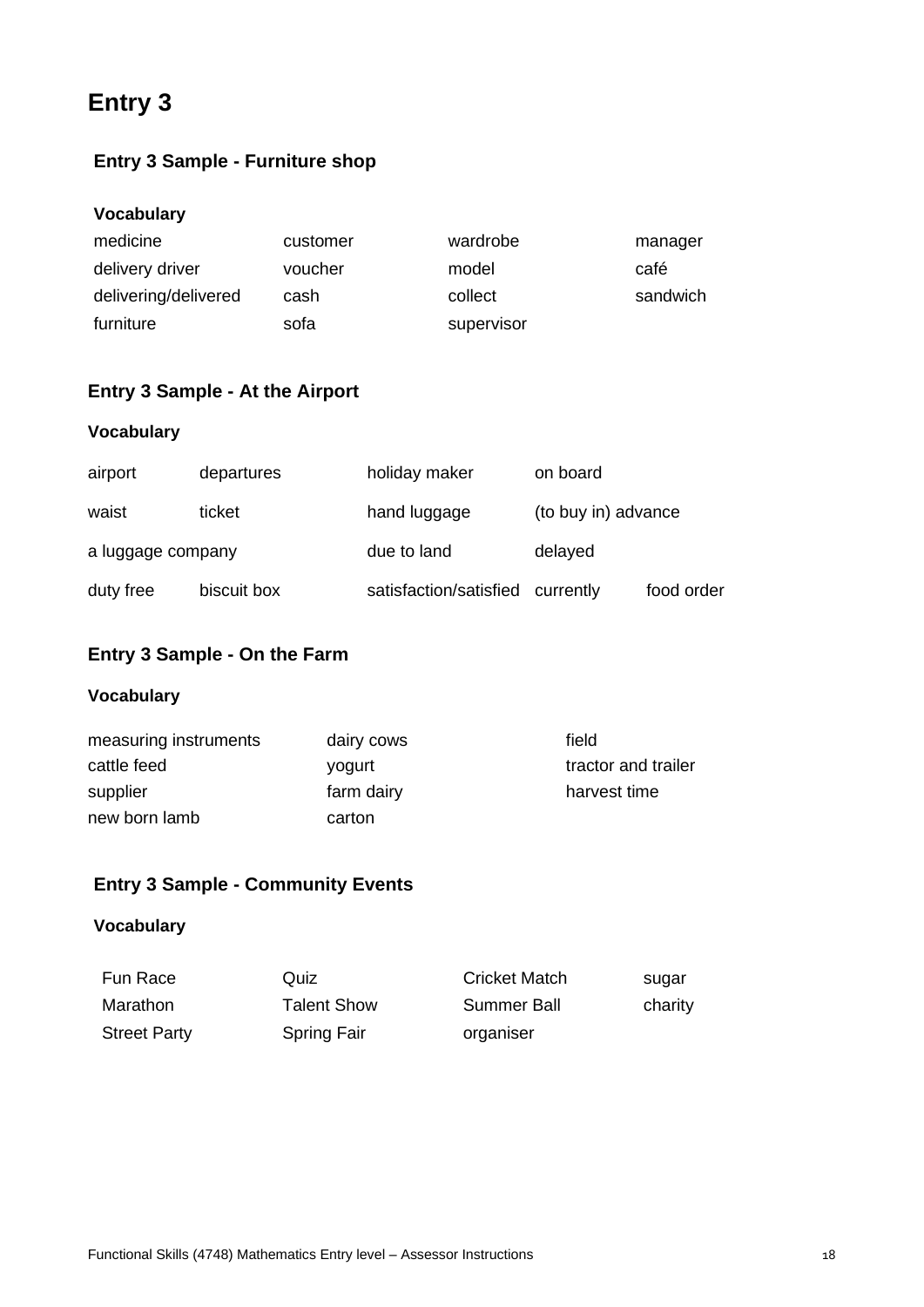## **Entry 3 Live Assessment - Home Improvements**

#### **Vocabulary**

| trainee<br>sticker(s)<br>order(s)<br>store (ie keep)<br>screw(s)<br>wallpaper (rolls) |                  | plank(s) of wood<br>online<br>curtain pole<br>collection<br>bracket(s)<br>cushions |      | assistant<br>rug<br>paste<br>items | store (ie shop)<br>shelf/shelves |  | manager<br>fence post/panel<br>label<br>information<br>wall/floor/border tile<br>display |           |
|---------------------------------------------------------------------------------------|------------------|------------------------------------------------------------------------------------|------|------------------------------------|----------------------------------|--|------------------------------------------------------------------------------------------|-----------|
| mirror<br>storage                                                                     |                  | tile cleaner<br>forecast                                                           |      | grout<br>voucher                   |                                  |  | paint                                                                                    |           |
| <b>Entry 3 Live Assessment - Floristry</b>                                            |                  |                                                                                    |      |                                    |                                  |  |                                                                                          |           |
| <b>Vocabulary</b>                                                                     |                  |                                                                                    |      |                                    |                                  |  |                                                                                          |           |
| plant food                                                                            |                  | flower cooler                                                                      |      | foam blocks                        |                                  |  | labour charge                                                                            |           |
| <b>Entry 3 Live Assessment - Job Search</b>                                           |                  |                                                                                    |      |                                    |                                  |  |                                                                                          |           |
| <b>Vocabulary</b>                                                                     |                  |                                                                                    |      |                                    |                                  |  |                                                                                          |           |
| advertisements                                                                        |                  | advert                                                                             |      |                                    | employed                         |  | induction                                                                                |           |
| applicants                                                                            |                  | deductions                                                                         |      |                                    | National Minimum Wage            |  |                                                                                          | interview |
| <b>Entry 3 Live Assessment - Hairdressing and Barbering</b>                           |                  |                                                                                    |      |                                    |                                  |  |                                                                                          |           |
| <b>Vocabulary</b><br>hair services<br>restyle                                         | cut and blow dry | appointment highlighting                                                           | foil |                                    | plan<br>basin                    |  | hair straightened<br>hair straighteners                                                  | rinse     |
| <b>Entry 3 Live Assessment - New Kitchen</b>                                          |                  |                                                                                    |      |                                    |                                  |  |                                                                                          |           |
| <b>Vocabulary</b>                                                                     |                  |                                                                                    |      |                                    |                                  |  |                                                                                          |           |
| budget                                                                                | mixer taps       | food mixer                                                                         |      |                                    |                                  |  |                                                                                          |           |
| <b>Entry 3 Live Assessment - Walking Holiday</b>                                      |                  |                                                                                    |      |                                    |                                  |  |                                                                                          |           |
| <b>Vocabulary</b>                                                                     |                  |                                                                                    |      |                                    |                                  |  |                                                                                          |           |

| backpack | new style | quality | hostel | sponsor |
|----------|-----------|---------|--------|---------|
|          |           |         |        |         |